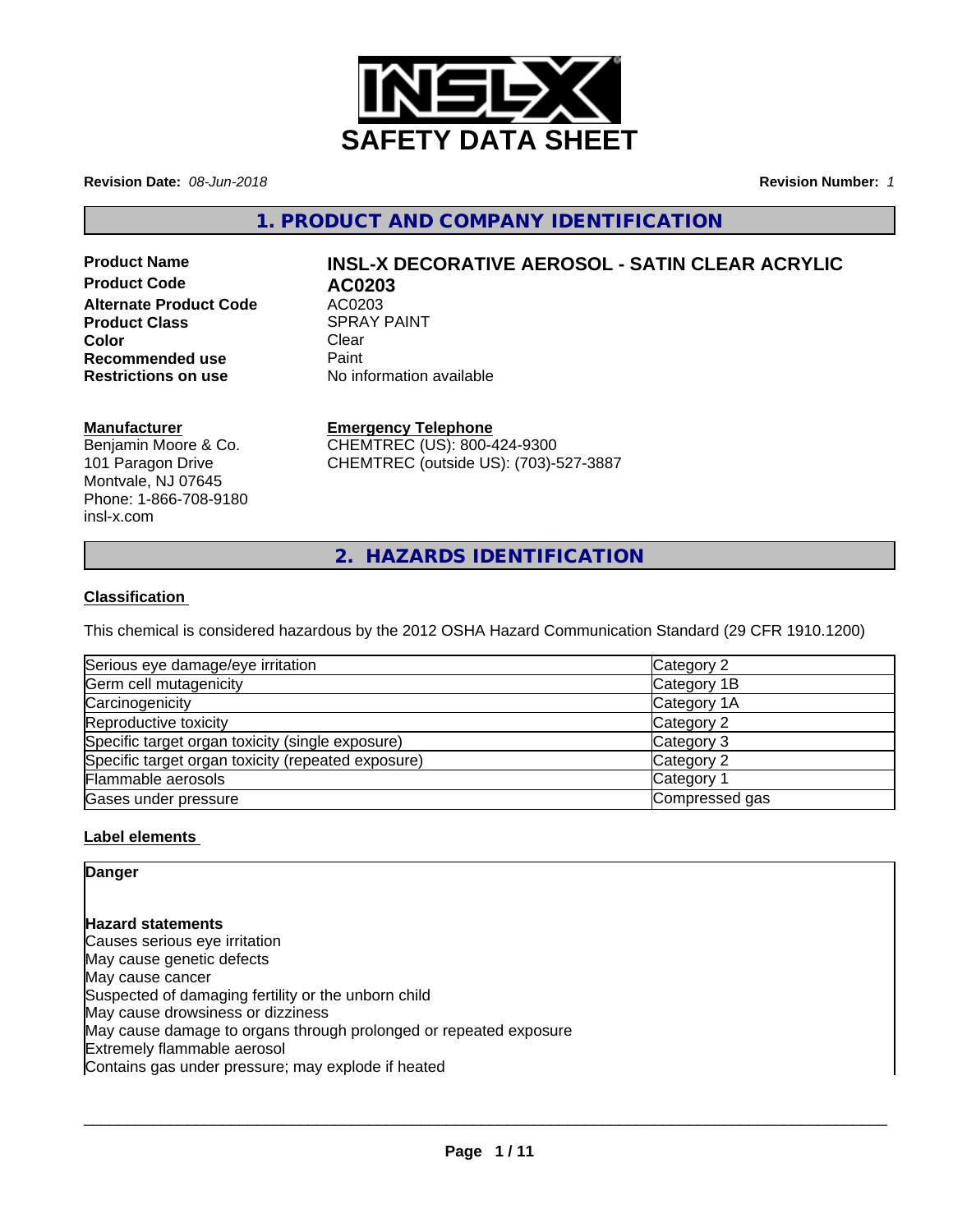# \_\_\_\_\_\_\_\_\_\_\_\_\_\_\_\_\_\_\_\_\_\_\_\_\_\_\_\_\_\_\_\_\_\_\_\_\_\_\_\_\_\_\_\_\_\_\_\_\_\_\_\_\_\_\_\_\_\_\_\_\_\_\_\_\_\_\_\_\_\_\_\_\_\_\_\_\_\_\_\_\_\_\_\_\_\_\_\_\_\_\_\_\_ AC0203 - **INSL-X DECORATIVE AEROSOL - SATIN CLEAR ACRYLIC**



**Odor** little or no odor

## **Precautionary Statements - Prevention**

Obtain special instructions before use Do not handle until all safety precautions have been read and understood Use personal protective equipment as required Wash face, hands and any exposed skin thoroughly after handling Wear eye/face protection Do not breathe dust/fume/gas/mist/vapors/spray Use only outdoors or in a well-ventilated area Keep away from heat, hot surfaces, sparks, open flames and other ignition sources. No smoking Do not spray on an open flame or other ignition source Pressurized container: Do not pierce or burn, even after use

## **Precautionary Statements - Response**

IF exposed or concerned: Get medical advice/attention **Eyes** IF IN EYES: Rinse cautiously with water for several minutes. Remove contact lenses, if present and easy to do. Continue rinsing If eye irritation persists: Get medical advice/attention **Inhalation** IF INHALED: Remove victim to fresh air and keep at rest in a position comfortable for breathing

## **Precautionary Statements - Storage**

Store locked up Store in a well-ventilated place. Keep container tightly closed Protect from sunlight. Do not expose to temperatures exceeding 50 °C/122 °F

## **Precautionary Statements - Disposal**

Dispose of contents/container to an approved waste disposal plant

## **Hazards not otherwise classified (HNOC)**

Not applicable

## **Other information**

No information available

## **3. COMPOSITION INFORMATION ON COMPONENTS**

| <b>Chemical name</b> | <b>CAS No.</b> | Weight-%         |
|----------------------|----------------|------------------|
| Acetone              | $67 - 64 -$    | $\sim$ $-$<br>ູບ |
| Propane              | 74-98-6        | --<br>∠∪         |
| Isobutyl acetate     | 110-19-0       | שו               |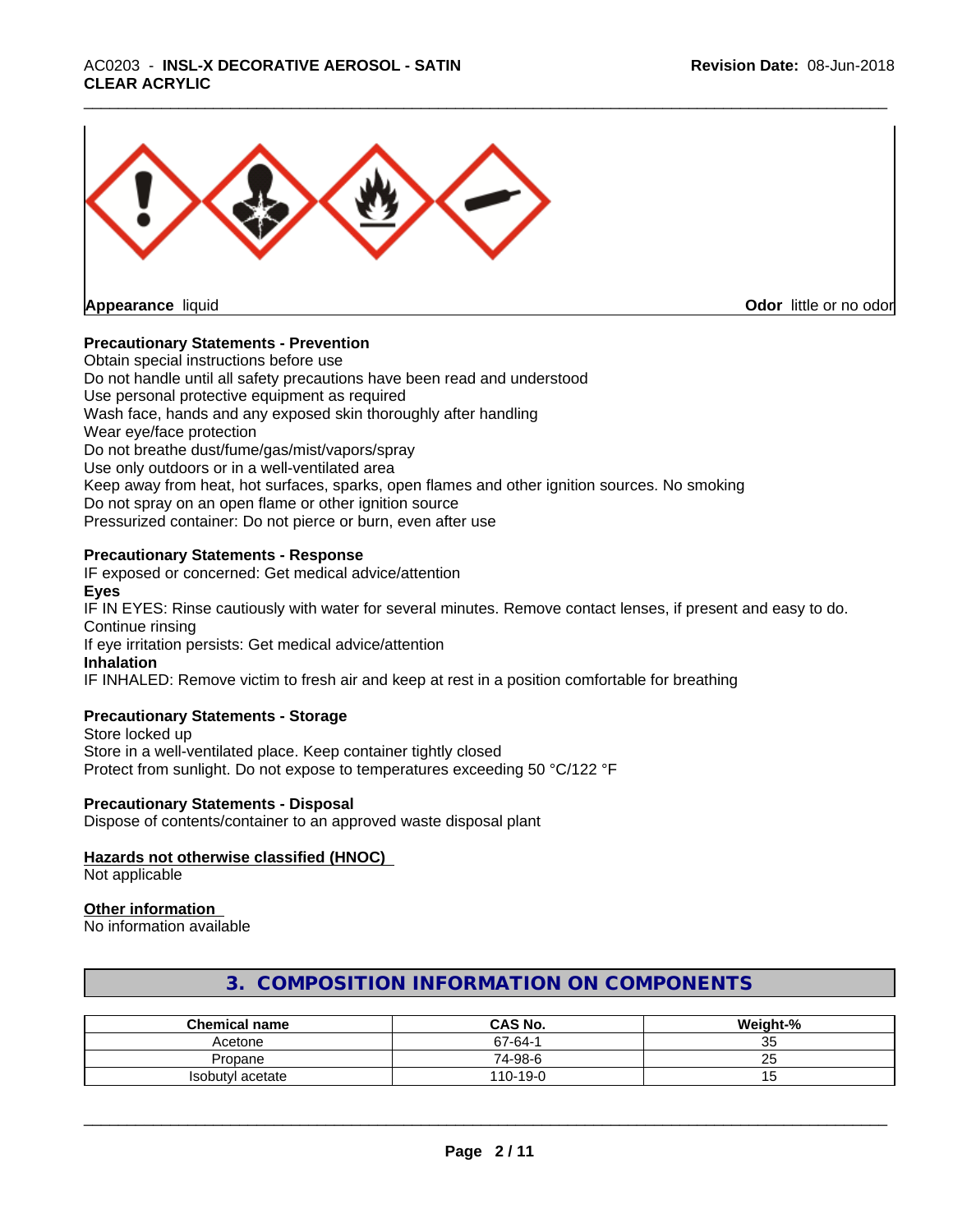| <b>Butane</b>   | 106-97-8 |  |
|-----------------|----------|--|
| n-Bu⊾<br>сетате | 4-86-∆∠. |  |
| וחפווור         | 108-88-3 |  |

## **4. FIRST AID MEASURES**

#### **Description of first aid measures**

| <b>General Advice</b>                            | If symptoms persist, call a physician. Show this safety data sheet to the doctor in<br>attendance.                                                                                               |  |
|--------------------------------------------------|--------------------------------------------------------------------------------------------------------------------------------------------------------------------------------------------------|--|
| <b>Eye Contact</b>                               | Immediately flush with plenty of water. After initial flushing, remove any contact<br>lenses and continue flushing for at least 15 minutes. If eye irritation persists,<br>consult a specialist. |  |
| <b>Skin Contact</b>                              | Wash off immediately with soap and plenty of water removing all contaminated<br>clothes and shoes. If skin irritation persists, call a physician.                                                |  |
| <b>Inhalation</b>                                | Move to fresh air. If symptoms persist, call a physician.<br>If not breathing, give artificial respiration. Call a physician immediately.                                                        |  |
| Ingestion                                        | Clean mouth with water and afterwards drink plenty of water. Do not induce<br>vomiting without medical advice. Never give anything by mouth to an unconscious<br>person. Consult a physician.    |  |
| <b>Protection Of First-Aiders</b>                | Use personal protective equipment.                                                                                                                                                               |  |
| <b>Most Important</b><br><b>Symptoms/Effects</b> | No information available.                                                                                                                                                                        |  |
| <b>Notes To Physician</b>                        | Treat symptomatically.                                                                                                                                                                           |  |

**5. FIRE-FIGHTING MEASURES**

| <b>Flammable Properties</b>                                            | Vapors may travel considerable distance to a source of<br>ignition and flash back. Vapors may cause flash fire.                                                 |
|------------------------------------------------------------------------|-----------------------------------------------------------------------------------------------------------------------------------------------------------------|
| <b>Suitable Extinguishing Media</b>                                    | Foam, dry powder or water. Use extinguishing measures<br>that are appropriate to local circumstances and the<br>surrounding environment.                        |
| <b>Protective Equipment And Precautions For</b><br><b>Firefighters</b> | As in any fire, wear self-contained breathing apparatus<br>pressure-demand, MSHA/NIOSH (approved or equivalent)<br>and full protective gear.                    |
| <b>Hazardous combustion products</b>                                   | Burning may result in carbon dioxide, carbon monoxide<br>and other combustion products of varying composition<br>which may be toxic and/or irritating.          |
| <b>Specific Hazards Arising From The Chemical</b>                      | Flammable. Flash back possible over considerable<br>distance. Keep product and empty container away from<br>heat and sources of ignition. Closed containers may |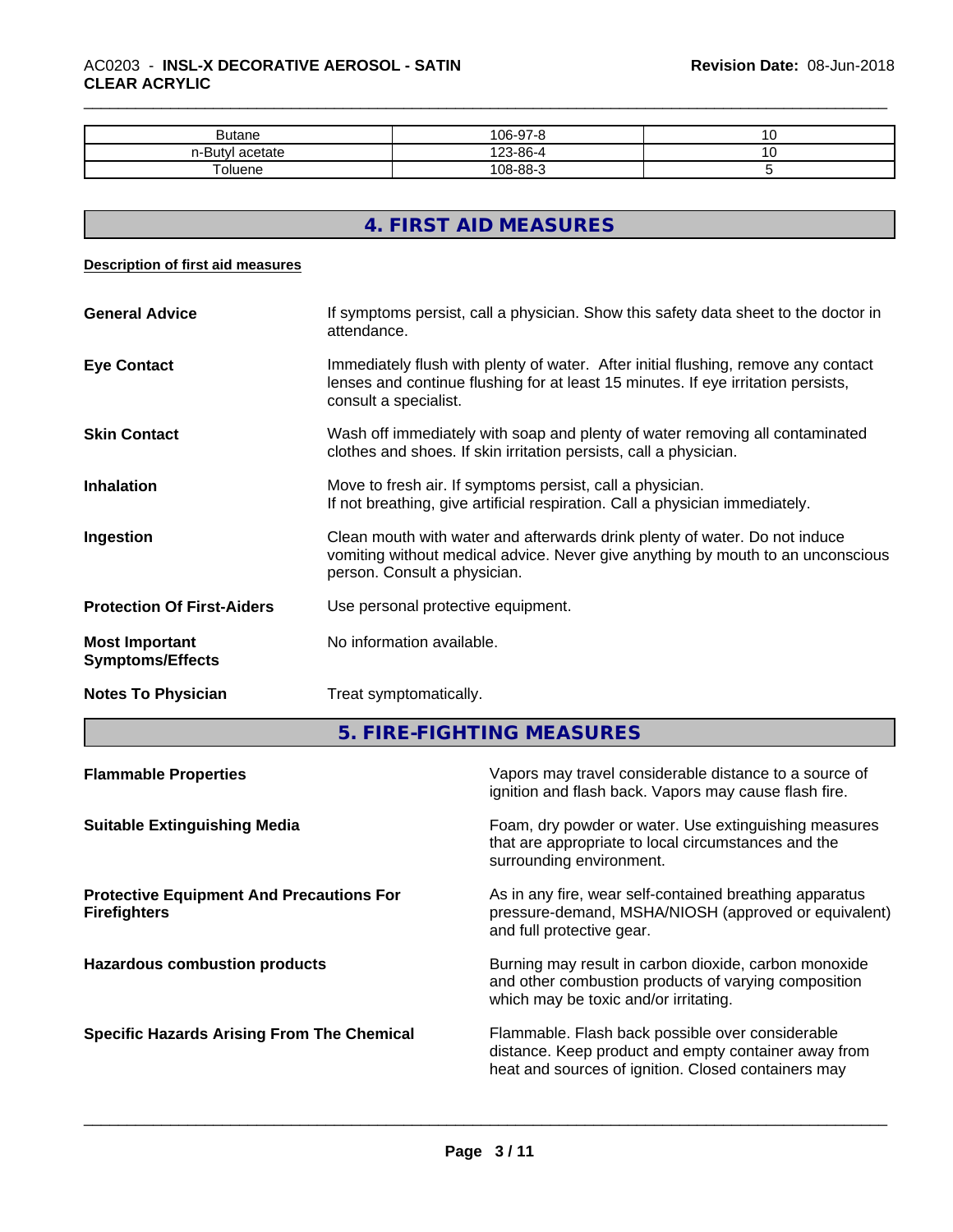|                                                                                   |  |                 | vapors.                        | rupture if exposed to fire or extreme heat. Thermal<br>decomposition can lead to release of irritating gases and |
|-----------------------------------------------------------------------------------|--|-----------------|--------------------------------|------------------------------------------------------------------------------------------------------------------|
| <b>Sensitivity To Mechanical Impact</b><br><b>Sensitivity To Static Discharge</b> |  |                 | No                             |                                                                                                                  |
|                                                                                   |  | Yes             |                                |                                                                                                                  |
| <b>Flash Point Data</b><br>Flash Point (°F)<br>Flash Point (°C)<br><b>Method</b>  |  |                 | $-139$<br>-95<br><b>PMCC</b>   |                                                                                                                  |
| <b>Flammability Limits In Air</b>                                                 |  |                 |                                |                                                                                                                  |
| Lower flammability limit:<br><b>Upper flammability limit:</b>                     |  |                 | Not available<br>Not available |                                                                                                                  |
| <b>NFPA</b><br>Health: 2                                                          |  | Flammability: 4 | <b>Instability: 0</b>          | <b>Special: Not Applicable</b>                                                                                   |
| <b>NFPA Legend</b><br>0 - Not Hazardous                                           |  |                 |                                |                                                                                                                  |

- 1 Slightly
- 2 Moderate
- 3 High
- 4 Severe

*The ratings assigned are only suggested ratings, the contractor/employer has ultimate responsibilities for NFPA ratings where this system is used.*

*Additional information regarding the NFPA rating system is available from the National Fire Protection Agency (NFPA) at www.nfpa.org.*

## **6. ACCIDENTAL RELEASE MEASURES**

| <b>Personal Precautions</b>                                                                                                                                                                                                                     | Remove all sources of ignition. Take precautions to prevent flashback. Ground<br>and bond all containers and handling equipment. Take precautionary measures<br>against static discharges. Ensure adequate ventilation. Avoid contact with skin,<br>eyes and clothing. Use personal protective equipment.  |  |
|-------------------------------------------------------------------------------------------------------------------------------------------------------------------------------------------------------------------------------------------------|------------------------------------------------------------------------------------------------------------------------------------------------------------------------------------------------------------------------------------------------------------------------------------------------------------|--|
| <b>Other Information</b>                                                                                                                                                                                                                        | Prevent further leakage or spillage if safe to do so. Do not allow material to<br>contaminate ground water system. Prevent product from entering drains. Do not<br>flush into surface water or sanitary sewer system. Local authorities should be<br>advised if significant spillages cannot be contained. |  |
| <b>Environmental precautions</b>                                                                                                                                                                                                                | See Section 12 for additional Ecological Information.                                                                                                                                                                                                                                                      |  |
| Dam up. Soak up with inert absorbent material. Use a non-sparking or explosion<br><b>Methods for Cleaning Up</b><br>proof means to transfer material to a sealed, appropriate container for disposal.<br>Clean contaminated surface thoroughly. |                                                                                                                                                                                                                                                                                                            |  |
|                                                                                                                                                                                                                                                 |                                                                                                                                                                                                                                                                                                            |  |

**7. HANDLING AND STORAGE**

Handling **Handling** Avoid contact with skin, eyes and clothing. Wear personal protective equipment. Do not breathe vapors or spray mist. Use only in ventilated areas. Prevent vapor build-up by providing adequate ventilation during and after use.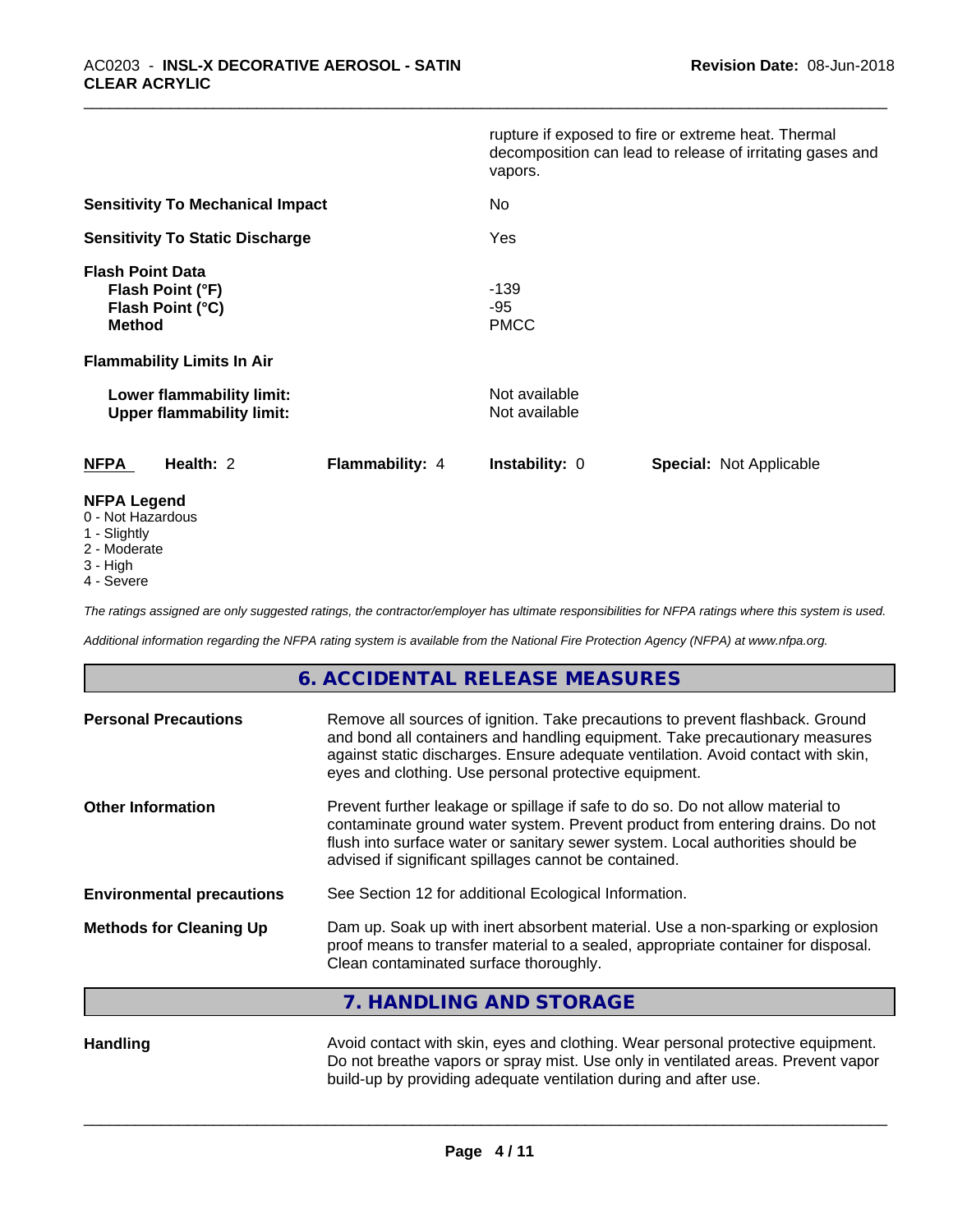|                               | Take precautionary measures against static discharges. To avoid ignition of<br>vapors by static electricity discharge, all metal parts of the equipment must be<br>grounded. Keep away from heat, sparks and flame. Do not smoke. Extinguish all<br>flames and pilot lights, and turn off stoves, heaters, electric motors and other<br>sources of ignition during use and until all vapors are gone. Ignition and/or flash<br>back may occur. |
|-------------------------------|------------------------------------------------------------------------------------------------------------------------------------------------------------------------------------------------------------------------------------------------------------------------------------------------------------------------------------------------------------------------------------------------------------------------------------------------|
| <b>Storage</b>                | Keep containers tightly closed in a dry, cool and well-ventilated place. Keep away<br>from heat. Keep away from open flames, hot surfaces and sources of ignition.<br>Keep in properly labeled containers. Keep out of the reach of children.                                                                                                                                                                                                  |
| <b>Incompatible Materials</b> | Incompatible with strong acids and bases and strong oxidizing agents.                                                                                                                                                                                                                                                                                                                                                                          |
|                               | Technical measures/Precautions Ensure adequate ventilation. Use only where airflow will keep vapors from building<br>up in or near the work area in adjoining rooms. Comply with all national, state, and<br>local codes pertaining to the storage, handling, dispensing and disposal of<br>flammable liquids.                                                                                                                                 |
|                               | Dissipate static electricity during transfer by grounding and bonding containers<br>and equipment before transferring material. All equipment should be non-sparking<br>and explosion proof. Use explosion proof electrical equipment for ventilation,<br>lighting and material handling.                                                                                                                                                      |

**8. EXPOSURE CONTROLS/PERSONAL PROTECTION**

## **Exposure Limits**

| <b>Chemical name</b> | <b>ACGIH TLV</b>  | <b>OSHA PEL</b>              |
|----------------------|-------------------|------------------------------|
| Acetone              | 250 ppm - TWA     | 1000 ppm - TWA               |
|                      | 500 ppm - STEL    | 2400 mg/m <sup>3</sup> - TWA |
| Propane              |                   | 1000 ppm - TWA               |
|                      |                   | 1800 mg/m <sup>3</sup> - TWA |
| Isobutyl acetate     | 150 ppm - TWA     | 150 ppm - TWA                |
|                      |                   | $700 \text{ mg/m}^3$ - TWA   |
| <b>Butane</b>        | 1000 ppm $-$ STEL | N/F                          |
| n-Butyl acetate      | 150 ppm - TWA     | 150 ppm - TWA                |
|                      | 200 ppm - STEL    | $710 \text{ mg/m}^3$ - TWA   |
| Toluene              | 20 ppm - TWA      | 200 ppm - TWA                |
|                      |                   | 300 ppm - Ceiling            |

## **Legend**

ACGIH - American Conference of Governmental Industrial Hygienists Exposure Limits OSHA - Occupational Safety & Health Administration Exposure Limits N/E - Not Established

| <b>Appropriate engineering</b><br>controls |                                                                                   |
|--------------------------------------------|-----------------------------------------------------------------------------------|
| <b>Engineering Measures</b>                | Ensure adequate ventilation, especially in confined areas.                        |
| <b>Personal Protective Equipment</b>       |                                                                                   |
| <b>Eye/Face Protection</b>                 | Safety glasses with side-shields. If splashes are likely to occur, wear:. Tightly |
| <b>Skin Protection</b>                     | fitting safety goggles.<br>Long sleeved clothing. Protective gloves.              |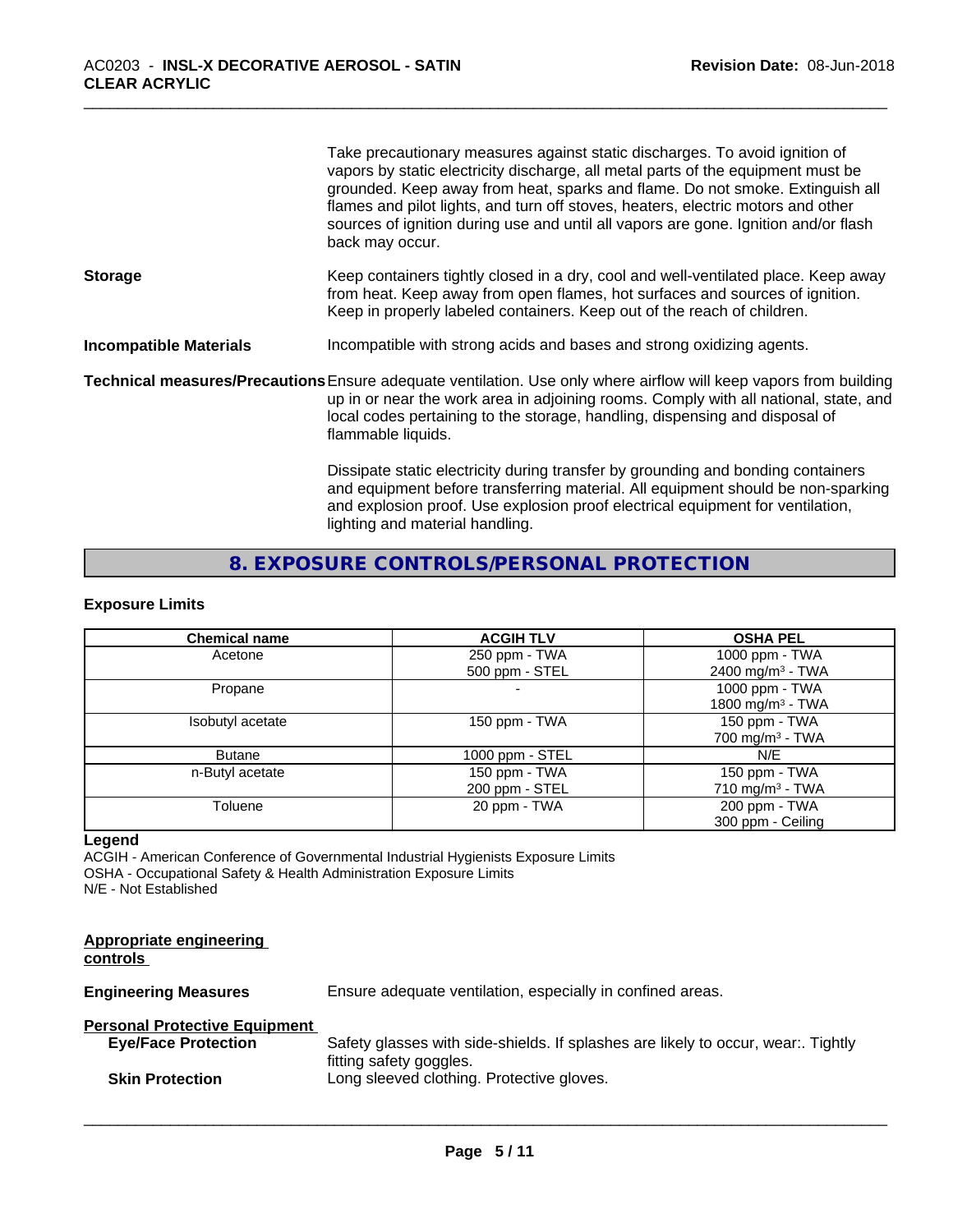| <b>Respiratory Protection</b> | Use only with adequate ventilation. In operations where exposure limits are<br>exceeded, use a NIOSH approved respirator that has been selected by a<br>technically qualified person for the specific work conditions. When spraying the<br>product or applying in confined areas, wear a NIOSH approved respirator<br>specified for paint spray or organic vapors. |
|-------------------------------|---------------------------------------------------------------------------------------------------------------------------------------------------------------------------------------------------------------------------------------------------------------------------------------------------------------------------------------------------------------------|
| <b>Hygiene Measures</b>       | Avoid contact with skin, eyes and clothing. Remove and wash contaminated<br>clothing before re-use. Wash thoroughly after handling.                                                                                                                                                                                                                                 |

## **9. PHYSICAL AND CHEMICAL PROPERTIES**

**Appearance** liquid **Odor** little or no odor **Odor Threshold No information available No information available Density (Ibs/gal)** 6.0 - 6.3<br> **Specific Gravity** 6.0 - 6.3 **Specific Gravity pH pH**  $\blacksquare$ **Viscosity (cps)** No information available **Solubility(ies)** No information available **Water solubility** No information available **Evaporation Rate No information available No information available Vapor pressure @20 °C (kPa)** No information available **Vapor density No information available No information available Wt.** % Solids 15 - 25 **Vol. % Solids** 5 - 15 **Wt. % Volatiles** 75 - 85 **Vol. % Volatiles** 85 - 95 **VOC Regulatory Limit (g/L)** Refer to product label **Boiling Point (°F)** -20<br> **Boiling Point (°C)** -29 **Boiling Point (°C) Freezing Point (°F)** No information available **Freezing Point (°C)** The Company of the Monometer of Noinformation available **Flash Point (°F)** -139 **Flash Point (°C)** -95 **Method** PMCC **Flammability (solid, gas)** Not applicable **Upper flammability limit:** No information available **Lower flammability limit:** No information available **Autoignition Temperature (°F)** No information available Autoignition Temperature (°C)<br>
Decomposition Temperature (°F)<br>
No information available **Decomposition Temperature (°F) Decomposition Temperature (°C)**<br> **Partition coefficient**<br> **Partition coefficient**<br> **No** information available

**No information available** 

## **10. STABILITY AND REACTIVITY**

| Reactivity                 | No data available                                                           |
|----------------------------|-----------------------------------------------------------------------------|
| <b>Chemical Stability</b>  | Stable under normal conditions. Hazardous polymerisation<br>does not occur. |
| <b>Conditions to avoid</b> | Keep away from open flames, hot surfaces, static                            |
|                            |                                                                             |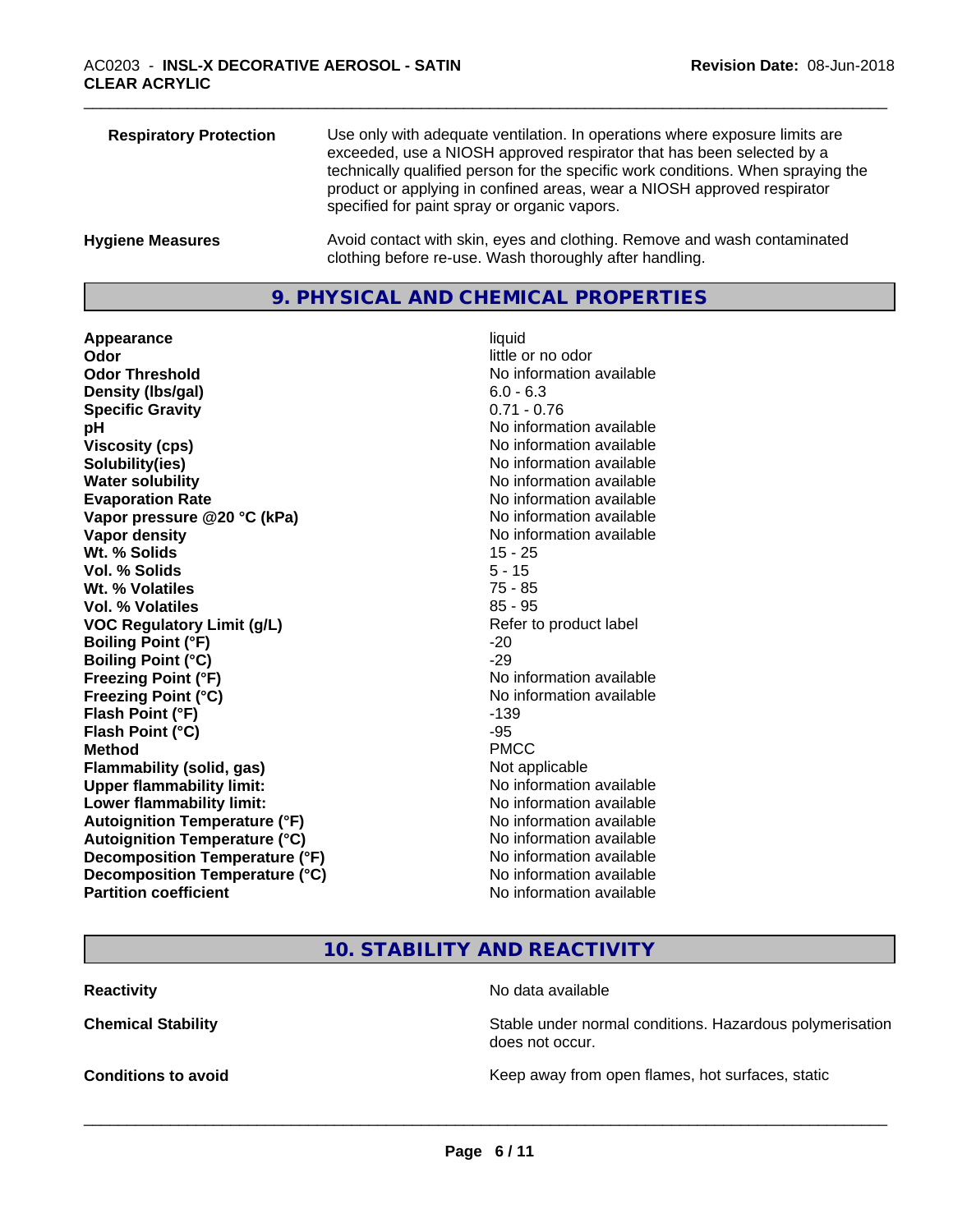electricity and sources of ignition. Sparks. Elevated temperature.

**Incompatible Materials Incompatible Materials Incompatible with strong acids and bases and strong** oxidizing agents.

**Hazardous Decomposition Products** Thermal decomposition can lead to release of irritating gases and vapors.

**Possibility of hazardous reactions** None under normal conditions of use.

# **11. TOXICOLOGICAL INFORMATION**

| <b>Product Information</b>                          |                                                                                                                                                                                                                                                               |
|-----------------------------------------------------|---------------------------------------------------------------------------------------------------------------------------------------------------------------------------------------------------------------------------------------------------------------|
| Information on likely routes of exposure            |                                                                                                                                                                                                                                                               |
| <b>Principal Routes of Exposure</b>                 | Eye contact, skin contact and inhalation.                                                                                                                                                                                                                     |
| <b>Acute Toxicity</b>                               |                                                                                                                                                                                                                                                               |
| <b>Product Information</b>                          | Repeated or prolonged exposure to organic solvents may lead to permanent brain<br>and nervous system damage. Intentional misuse by deliberately concentrating and<br>inhaling vapors may be harmful or fatal.                                                 |
|                                                     | Symptoms related to the physical, chemical and toxicological characteristics                                                                                                                                                                                  |
| <b>Symptoms</b>                                     | No information available                                                                                                                                                                                                                                      |
|                                                     | Delayed and immediate effects as well as chronic effects from short and long-term exposure                                                                                                                                                                    |
| Eye contact<br><b>Skin contact</b>                  | Causes serious eye irritation. May cause redness, itching, and pain.<br>May cause skin irritation and/or dermatitis. Prolonged skin contact may defat the<br>skin and produce dermatitis.                                                                     |
| Ingestion                                           | Harmful if swallowed. Ingestion may cause irritation to mucous membranes. Small<br>amounts of this product aspirated into the respiratory system during ingestion or<br>vomiting may cause mild to severe pulmonary injury, possibly progressing to<br>death. |
| <b>Inhalation</b>                                   | Harmful by inhalation. High vapor / aerosol concentrations are irritating to the<br>eyes, nose, throat and lungs and may cause headaches, dizziness, drowsiness,<br>unconsciousness, and other central nervous system effects.                                |
| <b>Sensitization</b><br><b>Neurological Effects</b> | No information available<br>No information available.                                                                                                                                                                                                         |
| <b>Mutagenic Effects</b>                            | No information available.                                                                                                                                                                                                                                     |
| <b>Reproductive Effects</b>                         | Possible risk of impaired fertility. Possible risk of harm to the unborn child.                                                                                                                                                                               |
| <b>Developmental Effects</b>                        | No information available.                                                                                                                                                                                                                                     |
| <b>Target organ effects</b>                         | No information available.                                                                                                                                                                                                                                     |
| <b>STOT - repeated exposure</b>                     | Causes damage to organs through prolonged or repeated exposure if inhaled.<br>May cause disorder and damage to the. liver. kidney. spleen. blood.                                                                                                             |
| <b>STOT - single exposure</b>                       | May cause disorder and damage to the. Respiratory system. Central nervous<br>system.                                                                                                                                                                          |
| Other adverse effects                               | No information available.                                                                                                                                                                                                                                     |
| <b>Aspiration Hazard</b>                            | May be harmful if swallowed and enters airways. Small amounts of this product                                                                                                                                                                                 |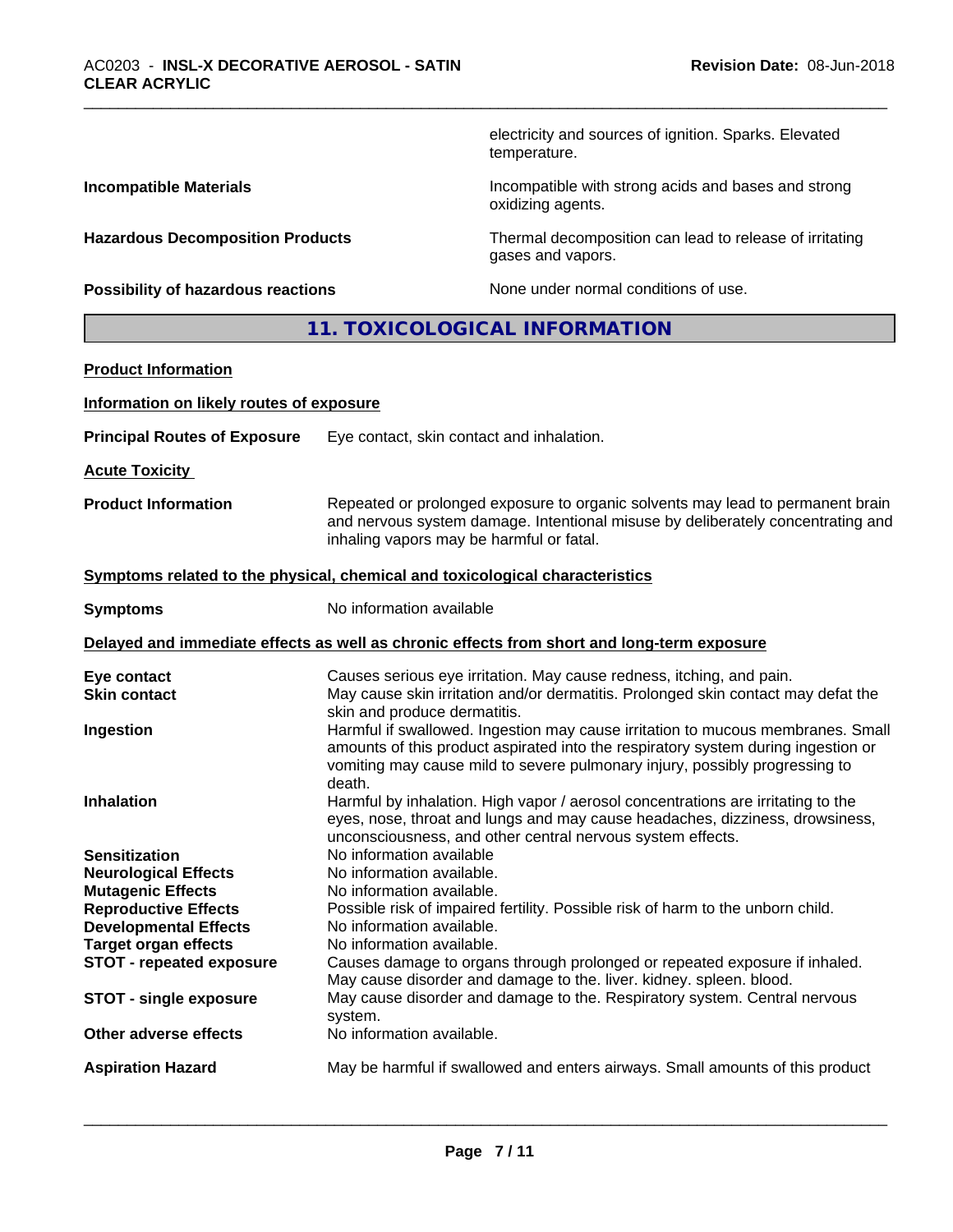aspirated into the respiratory system during ingestion or vomiting may cause mild to severe pulmonary injury, possibly progressing to death.

#### **Numerical measures of toxicity**

**The following values are calculated based on chapter 3.1 of the GHS document**

| ATEmix (oral)                 | 10561 mg/kg |
|-------------------------------|-------------|
| <b>ATEmix (dermal)</b>        | 7463 mg/kg  |
| ATEmix (inhalation-dust/mist) | 332.8 ma/L  |

## **Acute Toxicity Component Information**

Acetone LD50 Oral: 5800 mg/kg (Rat) n-Butyl acetate LD50 Oral: 10768 mg/kg (Rat) LD50 Dermal: > 17600 mg/kg (Rabbit) LC50 Inhalation (Vapor): ppm (Rat, 4 hr.) Sensitization non-sensitizing (guinea pig) Toluene LD50 Oral: 636 mg/kg (Rat) LD50 Dermal: 14100 µL/kg (Rabbit) LC50 Inhalation (Vapor): 49000 mg/m<sup>3</sup> (Rat, 4 hr.)

#### **Carcinogenicity**

*There are no known carcinogenic chemicals in this product above reportable levels.*

## **12. ECOLOGICAL INFORMATION**

## **Ecotoxicity Effects**

The environmental impact of this product has not been fully investigated.

## **Product Information**

## **Acute Toxicity to Fish**

No information available

## **Acute Toxicity to Aquatic Invertebrates**

No information available

## **Acute Toxicity to Aquatic Plants**

No information available

## **Persistence / Degradability**

No information available.

## **Bioaccumulation**

No information available.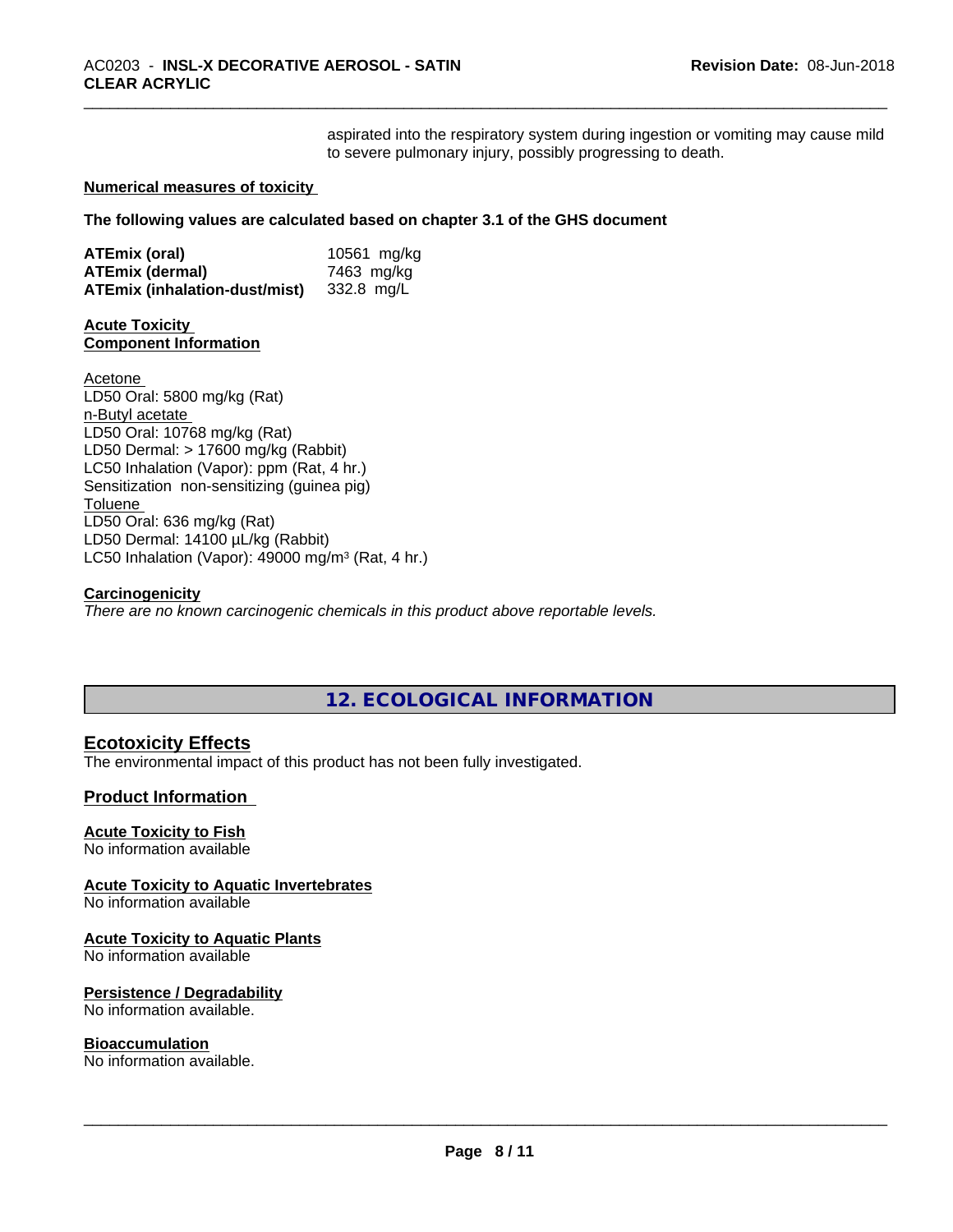#### **Mobility in Environmental Media**

No information available.

#### **Ozone**

Not applicable

## **Component Information**

#### **Acute Toxicity to Fish**

Acetone LC50: 8300 (Bluegill - 96 hr.) mg/L n-Butyl acetate LC50: 18 mg/L (Fathead Minnow - 96 hr.)

#### **Acute Toxicity to Aquatic Invertebrates**

Acetone EC50: 12600 mg/L (Daphnia magna - 48 hr.) n-Butyl acetate EC50: 72.8 mg/L (Daphnia magna - 48 hr.)

#### **Acute Toxicity to Aquatic Plants**

n-Butyl acetate EC50: 674.7 mg/L (Green algae (Scenedesmus subspicatus), 72 hrs.)

|                                | 13. DISPOSAL CONSIDERATIONS                                                                                                                                                                                               |
|--------------------------------|---------------------------------------------------------------------------------------------------------------------------------------------------------------------------------------------------------------------------|
| <b>Waste Disposal Method</b>   | Dispose of in accordance with federal, state, and local regulations. Local<br>requirements may vary, consult your sanitation department or state-designated<br>environmental protection agency for more disposal options. |
| <b>Empty Container Warning</b> | Emptied containers may retain product residue. Follow label warnings even after<br>container is emptied. Residual vapors may explode on ignition.                                                                         |
|                                |                                                                                                                                                                                                                           |

| 14. TRANSPORT INFORMATION |  |
|---------------------------|--|
|---------------------------|--|

| DOT                         |                              |
|-----------------------------|------------------------------|
| <b>Proper Shipping Name</b> | <b>AEROSOLS</b>              |
| <b>Hazard class</b>         | 21                           |
| UN-No.                      | UN1950                       |
| <b>Description</b>          | <b>UN1950, AEROSOLS, 2.1</b> |
|                             |                              |

May be shipped as Limited Quantity (US Ground).

| ICAO / IATA | Contact the preparer for further information. |
|-------------|-----------------------------------------------|
| IMDG / IMO  | Contact the preparer for further information. |

## **15. REGULATORY INFORMATION**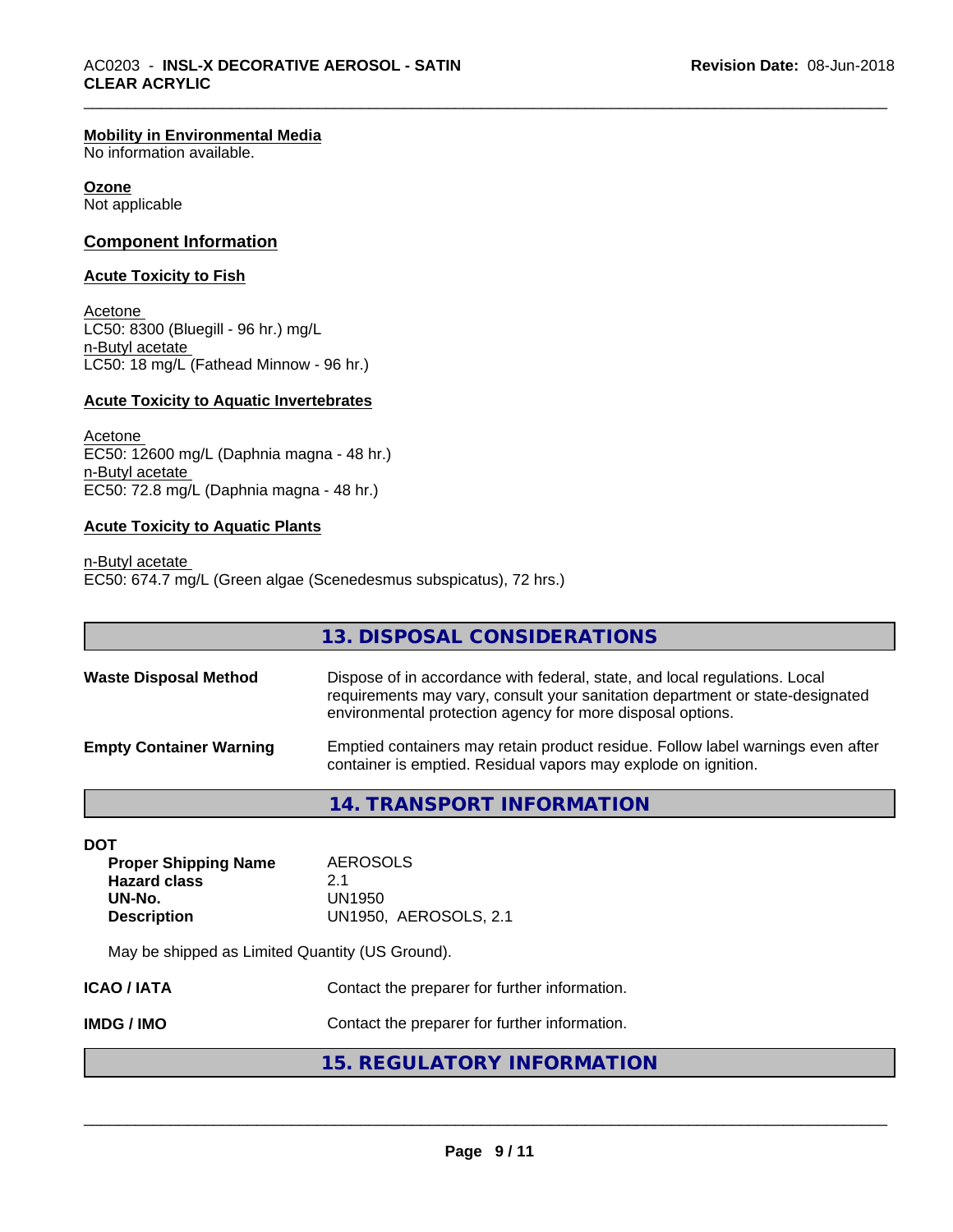## **International Inventories**

| <b>TSCA: United States</b> | Yes - All components are listed or exempt. |
|----------------------------|--------------------------------------------|
| <b>DSL: Canada</b>         | No - Not all of the components are listed. |

## **Federal Regulations**

#### **SARA 311/312 hazardous categorization**

| Acute health hazard               | Yes |  |
|-----------------------------------|-----|--|
| Chronic Health Hazard             | Yes |  |
| Fire hazard                       | Yes |  |
| Sudden release of pressure hazard | Nο  |  |
| Reactive Hazard                   | N٥  |  |

#### **SARA 313**

Section 313 of Title III of the Superfund Amendments and Reauthorization Act of 1986 (SARA). This product contains a chemical or chemicals which are subject to the reporting requirements of the Act and Title 40 of the Code of Federal Regulations, Part 372:

| <b>Chemical name</b> | CAS No.  | Weight-% | <b>CERCLA/SARA 313</b>     |
|----------------------|----------|----------|----------------------------|
|                      |          |          | (de minimis concentration) |
| oluene               | 108-88-3 |          |                            |

#### **Clean Air Act,Section 112 Hazardous Air Pollutants (HAPs) (see 40 CFR 61)**

This product contains the following HAPs:

| <b>Chemical name</b> | <b>CAS No.</b> | Weight-% | <b>Hazardous Air Pollutant</b> |
|----------------------|----------------|----------|--------------------------------|
|                      |                |          | (HAP)                          |
| ™oluene              | 108-88-3       |          | ∟isted                         |

## **US State Regulations**

## **California Proposition 65**

**A** WARNING: Cancer and Reproductive Harm– www.P65warnings.ca.gov

#### **State Right-to-Know**

| <b>Chemical name</b> | <b>Massachusetts</b> | <b>New Jersey</b> | Pennsylvania |
|----------------------|----------------------|-------------------|--------------|
| Acetone              |                      |                   |              |
| Propane              |                      |                   |              |
| Isobutyl acetate     |                      |                   |              |
| <b>Butane</b>        |                      |                   |              |
| n-Butyl acetate      |                      |                   |              |
| Toluene              |                      |                   |              |

#### **Legend**

X - Listed